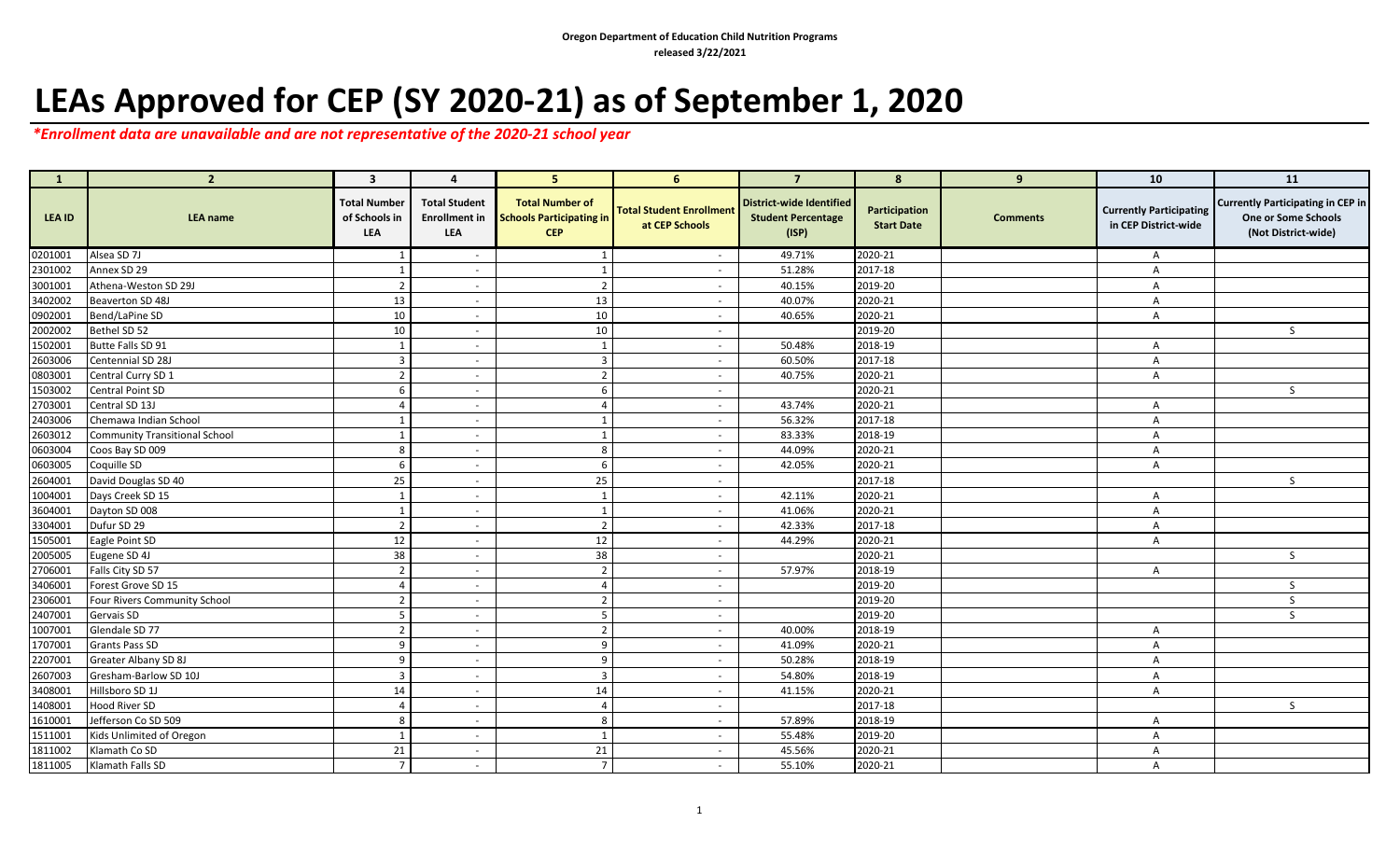## **Oregon Department of Education Child Nutrition Programs released 3/22/2021**

| $\mathbf{1}$ | $\overline{2}$                          | $\overline{\mathbf{3}}$                            | $\overline{4}$                                      | 5 <sup>1</sup>                                                          | 6                                                 | $\overline{7}$                                                        | 8                                  | 9               | 10                                                     | 11                                                                                     |
|--------------|-----------------------------------------|----------------------------------------------------|-----------------------------------------------------|-------------------------------------------------------------------------|---------------------------------------------------|-----------------------------------------------------------------------|------------------------------------|-----------------|--------------------------------------------------------|----------------------------------------------------------------------------------------|
| LEA ID       | <b>LEA</b> name                         | <b>Total Number</b><br>of Schools in<br><b>LEA</b> | <b>Total Student</b><br><b>Enrollment</b> in<br>LEA | <b>Total Number of</b><br><b>Schools Participating in</b><br><b>CEP</b> | <b>Total Student Enrollment</b><br>at CEP Schools | <b>District-wide Identified</b><br><b>Student Percentage</b><br>(ISP) | Participation<br><b>Start Date</b> | <b>Comments</b> | <b>Currently Participating</b><br>in CEP District-wide | <b>Currently Participating in CEP in</b><br>One or Some Schools<br>(Not District-wide) |
| 3112001      | LaGrande SD                             | $\overline{4}$                                     | $\overline{\phantom{a}}$                            | 4                                                                       | $\sim$                                            | 41.28%                                                                | 2020-21                            |                 | $\mathsf{A}$                                           |                                                                                        |
| 2212001      | Lebanon Community SD 9                  | $\overline{7}$                                     |                                                     | $\overline{7}$                                                          | $\blacksquare$                                    |                                                                       | 2017-18                            |                 |                                                        | $\mathsf{S}$                                                                           |
| 2112001      | Lincoln Co SD                           | 14                                                 | $\sim$                                              | 14                                                                      | $\sim$                                            | 40.60%                                                                | 2019-20                            |                 | $\mathsf{A}$                                           |                                                                                        |
| 1212001      | Long Creek SD 17                        | 1                                                  | $\sim$                                              | 1                                                                       | $\sim$                                            | 53.66%                                                                | 2019-20                            |                 | $\mathsf{A}$                                           |                                                                                        |
| 2012005      | Lowell SD 71                            | $\overline{2}$                                     | $\sim$                                              | $\overline{2}$                                                          | $\sim$                                            |                                                                       | 2019-20                            |                 |                                                        | $\mathsf{S}$                                                                           |
| 2013001      | Mapleton SD 32                          | $\overline{2}$                                     | $\sim$                                              | $\overline{2}$                                                          | $\overline{\phantom{a}}$                          | 56.64%                                                                | 2018-19                            |                 | $\mathsf{A}$                                           |                                                                                        |
| 2013003      | McKenzie SD 68                          | $\mathbf{1}$                                       |                                                     | $\mathbf{1}$                                                            | $\overline{\phantom{a}}$                          | 47.74%                                                                | 2019-20                            |                 | $\mathsf{A}$                                           |                                                                                        |
| 3613001      | McMinnville SD 40                       | 5                                                  | $\overline{\phantom{a}}$                            | 5                                                                       | $\sim$                                            | 43.41%                                                                | 2018-19                            |                 | $\mathsf{A}$                                           |                                                                                        |
| 1513001      | Medford SD 549                          | 19                                                 | $\sim$                                              | 19                                                                      | $\sim$                                            | 40.57%                                                                | 2020-21                            |                 | A                                                      |                                                                                        |
| 3013001      | Milton-Freewater SD 7                   | $\overline{\mathbf{3}}$                            | $\overline{\phantom{a}}$                            | $\overline{3}$                                                          | $\sim$                                            | 46.41%                                                                | 2017-18                            |                 | $\mathsf{A}$                                           |                                                                                        |
| 2513001      | Morrow Co SD                            | 9                                                  | $\overline{\phantom{a}}$                            | 9                                                                       | $\overline{\phantom{a}}$                          | 42.09%                                                                | 2020-21                            |                 | $\mathsf{A}$                                           |                                                                                        |
| 2613006      | Mt. Scott Learning Center               | $\overline{1}$                                     | $\overline{\phantom{a}}$                            | $\mathbf{1}$                                                            | $\overline{\phantom{a}}$                          | 40.60%                                                                | 2019-20                            |                 | $\overline{A}$                                         |                                                                                        |
| 0613002      | Myrtle Point SD 41                      | $\overline{\mathbf{3}}$                            | $\sim$                                              | $\overline{3}$                                                          | $\sim$                                            |                                                                       | 2016-17                            |                 |                                                        | S.                                                                                     |
| 2614007      | Native American Youth and Family Center | $\mathbf{1}$                                       | $\overline{\phantom{a}}$                            | $\mathbf{1}$                                                            | $\sim$                                            | 62.96%                                                                | 2018-19                            |                 | $\mathsf{A}$                                           |                                                                                        |
| 2914002      | Nestucca Valley SD 101J                 | $\overline{2}$                                     | $\overline{\phantom{a}}$                            | $\overline{2}$                                                          | $\sim$                                            | 42.80%                                                                | 2020-21                            |                 | $\mathsf{A}$                                           |                                                                                        |
| 2014003      | Network Charter School                  | $\overline{1}$                                     | $\overline{\phantom{a}}$                            | $\mathbf{1}$                                                            | $\overline{\phantom{a}}$                          | 44.35%                                                                | 2020-21                            |                 | $\overline{A}$                                         |                                                                                        |
| 3614001      | Newberg SD 29J                          | $\overline{2}$                                     | $\overline{\phantom{a}}$                            | $\overline{2}$                                                          | $\overline{\phantom{a}}$                          | 45.05%                                                                | 2018-19                            |                 | $\mathsf{A}$                                           |                                                                                        |
| 0614001      | North Bend SD 13                        | $\overline{3}$                                     | $\sim$                                              | $\overline{3}$                                                          | $\sim$                                            | 42.21%                                                                | 2020-21                            |                 | $\overline{A}$                                         |                                                                                        |
| 0314001      | North Clackamas SD 12                   | 5                                                  | $\overline{\phantom{a}}$                            | 5 <sub>5</sub>                                                          | $\sim$                                            |                                                                       | 2020-21                            |                 |                                                        | S                                                                                      |
| 1014001      | North Douglas SD 22                     | $\overline{2}$                                     |                                                     | $\overline{2}$                                                          | $\overline{\phantom{a}}$                          | 43.96%                                                                | 2019-20                            |                 | $\overline{A}$                                         |                                                                                        |
| 3314003      | North Wasco Co. SD                      | 6                                                  | $\overline{\phantom{a}}$                            | 6                                                                       | $\sim$                                            | 47.85%                                                                | 2020-21                            |                 | $\overline{A}$                                         |                                                                                        |
| 2314001      | Nyssa SD 26                             | $\overline{4}$                                     | $\sim$                                              | $\overline{4}$                                                          | $\sim$                                            | 66.70%                                                                | 2018-19                            |                 | $\mathsf{A}$                                           |                                                                                        |
| 2015001      | Oakridge SD 76                          | $\overline{\mathbf{3}}$                            | $\overline{\phantom{a}}$                            | $\overline{3}$                                                          | $\sim$                                            | 51.54%                                                                | 2020-21                            |                 | $\mathsf{A}$                                           |                                                                                        |
| 2315001      | Ontario SD                              | 6                                                  | $\sim$                                              | 6                                                                       | $\sim$                                            | 65.49%                                                                | 2018-19                            |                 | $\mathsf{A}$                                           |                                                                                        |
| 2615002      | Open School Inc.                        | $\overline{1}$                                     | $\overline{\phantom{a}}$                            | $\mathbf{1}$                                                            | $\blacksquare$                                    | 64.29%                                                                | 2017-18                            |                 | A                                                      |                                                                                        |
| 0315002      | Oregon City SD 62                       | $\mathbf{1}$                                       | $\sim$                                              | $\mathbf{1}$                                                            | $\sim$                                            | 40.33%                                                                | 2020-21                            |                 | $\mathsf{A}$                                           |                                                                                        |
| 2616002      | Parkrose SD 3                           | 6                                                  | $\overline{\phantom{a}}$                            | 6                                                                       | $\overline{\phantom{a}}$                          | 42.02%                                                                | 2020-21                            |                 | A                                                      |                                                                                        |
| 3016001      | Pendleton SD 16                         | $\overline{4}$                                     | $\sim$                                              | $\overline{a}$                                                          | $\sim$                                            | 49.54%                                                                | 2020-21                            |                 | $\mathsf{A}$                                           |                                                                                        |
| 1016002      | Phoenix School of Roseburg              | $\overline{1}$                                     | $\overline{\phantom{a}}$                            | $\mathbf{1}$                                                            | $\sim$                                            | 45.78%                                                                | 2019-20                            |                 | $\mathsf{A}$                                           |                                                                                        |
| 1516001      | Phoenix-Talent SD                       | 6                                                  | $\overline{\phantom{a}}$                            | 6                                                                       | $\overline{\phantom{a}}$                          | 48.48%                                                                | 2020-21                            |                 | A                                                      |                                                                                        |
| 3016002      | Pilot Rock SD 2                         | $\overline{2}$                                     | $\sim$                                              | $\overline{2}$                                                          | $\sim$                                            | 41.08%                                                                | 2020-21                            |                 | $\mathsf{A}$                                           |                                                                                        |
| 0816001      | Port Orford-Langlois SD                 | $\overline{2}$                                     | $\sim$                                              | $\overline{2}$                                                          | $\sim$                                            | 45.25%                                                                | 2020-21                            |                 | $\mathsf{A}$                                           |                                                                                        |
| 2616010      | Portland OIC                            | 5                                                  | $\sim$                                              | $5\phantom{.0}$                                                         | $\sim$                                            |                                                                       | 2017-18                            |                 |                                                        | S                                                                                      |
| 2616011      | Portland SD                             | 49                                                 | $\overline{\phantom{a}}$                            | 49                                                                      | $\overline{\phantom{a}}$                          |                                                                       | 2020-21                            |                 |                                                        | S.                                                                                     |
| 1516002      | Prospect SD 59                          | 1                                                  | $\overline{\phantom{a}}$                            | 1                                                                       | $\overline{\phantom{a}}$                          | 58.22%                                                                | 2018-19                            |                 | $\mathsf{A}$                                           |                                                                                        |
| 0918002      | Redmond SD 2J                           | 5                                                  | $\sim$                                              | 5                                                                       | $\sim$                                            | 40.80%                                                                | 2020-21                            |                 | $\overline{A}$                                         |                                                                                        |
| 1018001      | Reedsport SD 105                        | $\overline{2}$                                     | $\overline{\phantom{a}}$                            | $\overline{2}$                                                          | $\overline{\phantom{a}}$                          |                                                                       | 2017-18                            |                 |                                                        | S                                                                                      |
| 2618002      | Reynolds SD 7                           | 17                                                 | $\sim$                                              | 17                                                                      | $\blacksquare$                                    |                                                                       | 2018-19                            |                 |                                                        | S                                                                                      |
| 1018004      | Roseburg SD 4                           | 10                                                 | $\sim$                                              | 10                                                                      | $\overline{\phantom{a}}$                          | 41.36%                                                                | 2020-21                            |                 | $\mathsf{A}$                                           |                                                                                        |
| 2419004      | Salem/Keizer SD 24J                     | 72                                                 | $\sim$                                              | 72                                                                      | $\overline{\phantom{a}}$                          | 40.09%                                                                | 2020-21                            |                 | $\mathsf{A}$                                           |                                                                                        |
| 2619004      | <b>Serendipity Center</b>               | $\mathbf{1}$                                       | $\overline{\phantom{a}}$                            | $\mathbf{1}$                                                            | $\sim$                                            | 42.98%                                                                | 2019-20                            |                 | $\mathsf{A}$                                           |                                                                                        |